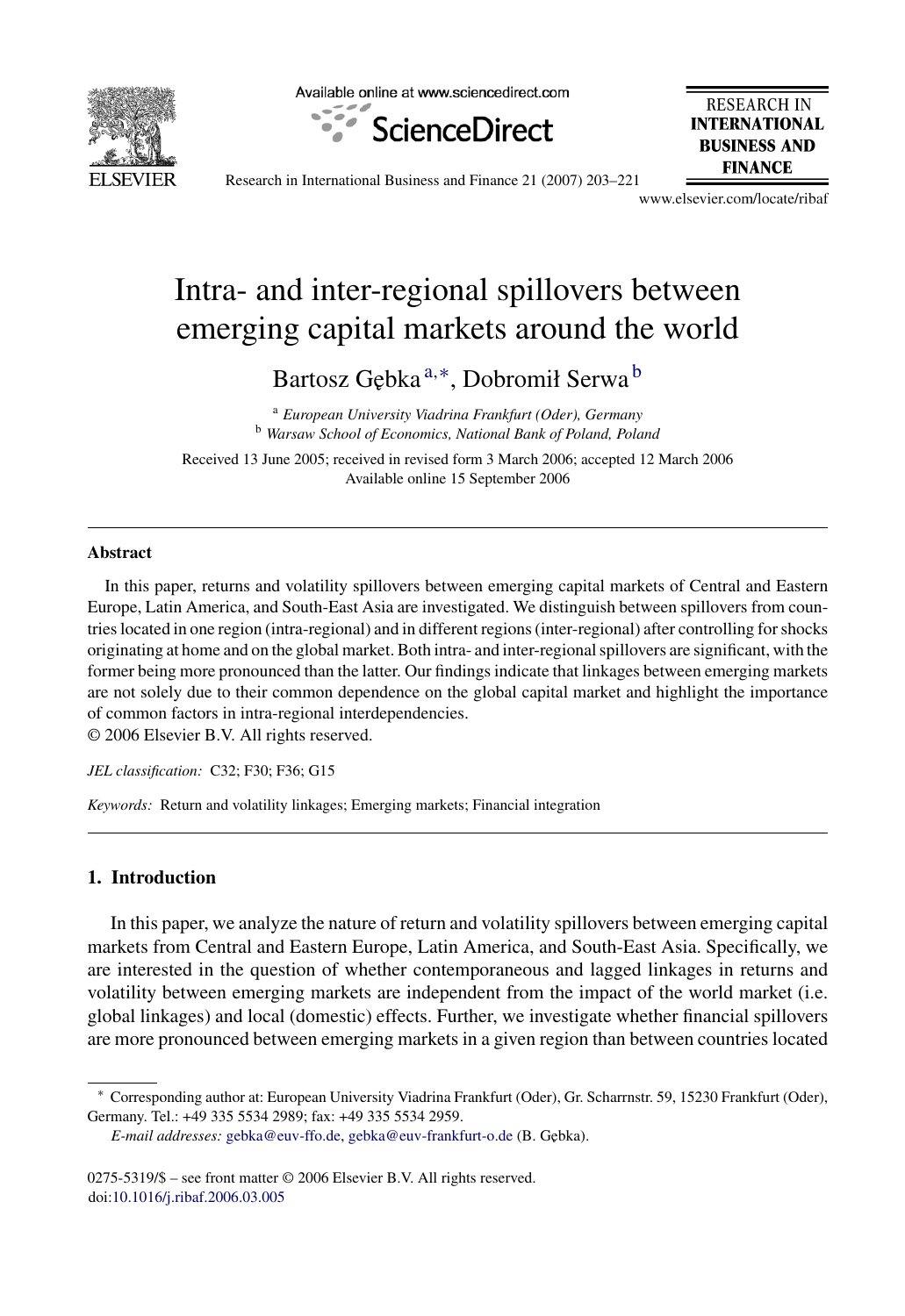on different continents. On the one hand, we expect strong cultural links, common business conditions, and trade relations within a given region to encourage intra-regional integration. On the other hand, the global trend in technological progress and towards liberalization should give rise to inter-regional spillovers ([Kaminsky and Rainhart, 2000; Pritsker, 2001; Gelos and Sahay,](#page--1-0) [2001; Pericoli and Sbracia, 2003\).](#page--1-0) In addition, we analyze how quickly foreign news is assimilated by local markets.

The study of spillovers between emerging capital markets deserves special attention because of several important effects resulting from international integration. The most striking phenomena are decreasing, but still considerable, average returns, increasingly correlated international stock price movements, and rising beta factors of the national markets with the world market. Although these developments mirror the decreasing risk of investing on emerging markets, they also reduce the scope of international portfolio diversification ([Bekaert and Harvey, 2000, 2003\).](#page--1-0)

The interest for return causality and, hence, predictability, is obviously motivated by profit considerations of market participants. However, return and volatility spillovers also allow insights into the nature of cross-border flows of information (e.g. [King and Wadhwani, 1990\).](#page--1-0) From the investors' point of view, analyzing volatility sheds light onto asset risk ([Merton, 1980\),](#page--1-0) facilitates the valuation of financial products and the development of hedging techniques ([Ng, 2000\),](#page--1-0) allows for accurate modeling of the error variance, and improves the forecasts of time-varying confidence intervals and the efficiency of estimators ([Poshakwale and Murinde, 2001\).](#page--1-0) For academics, changes in volatility reveal the arrival of information, its assessment and degree of disagreement among traders concerning the news' impact on asset prices, as well as the magnitude of the news' assimilation by the market ([Ross, 1989; Engle et al., 1990\).](#page--1-0)

In this paper, we extend the existing empirical evidence in several respects. First, many previous studies focused either only on the impact of mature markets on emerging ones (global spillovers) or only on the inter- or intra-regional interdependencies between emerging markets, without controlling for the impact of mature markets. In contrast, we take into account both phenomena and control for the impact of global factors when analyzing linkages in returns and volatility between emerging markets. Second, unlike most previous studies, we explicitly account for the observed return spillovers in the volatility-spillover analysis, since omitting the spillover effects in returns might cause biased inference in the volatility-spillover tests [\(Cheung and Ng, 1996\).](#page--1-0) Third, this study attempts to measure a delay with which news from abroad is absorbed by the local markets due to the low availability or quality of information, presence of investors pursuing feedback strategies, high transaction costs, and other factors. Fourth, in contrast to the previous studies analyzing emerging markets from one or at best two regions, we focus on emerging countries from three regions simultaneously. Hence, applying an uniform methodology makes it possible for us to directly compare returns and volatility spillovers around the world.

In our study, the methodology developed by [Cheung and Ng \(1996\)](#page--1-0) is applied to explore causality effects between the investigated markets. Most importantly, it allows assessing the speed of adjustment of markets to foreign news. The test of Cheung and Ng has also several advantages over other methods, which are discussed in Section [3.](#page--1-0) Our main finding based on this methodology is that co-movements between emerging markets are not due solely to these countries' similar reactions to global shocks, but that emerging markets are also directly related to each other. Spillovers are more pronounced between markets located in one region (intra-regional) than between markets from different regions (inter-regional).

The remainder of this paper is organized as follows. In Section [2,](#page--1-0) we present the relevant literature on emerging market spillovers. Section [3](#page--1-0) describes the methodology. Data and empirical results are presented and discussed in Section [4. S](#page--1-0)ection [5](#page--1-0) summarizes.